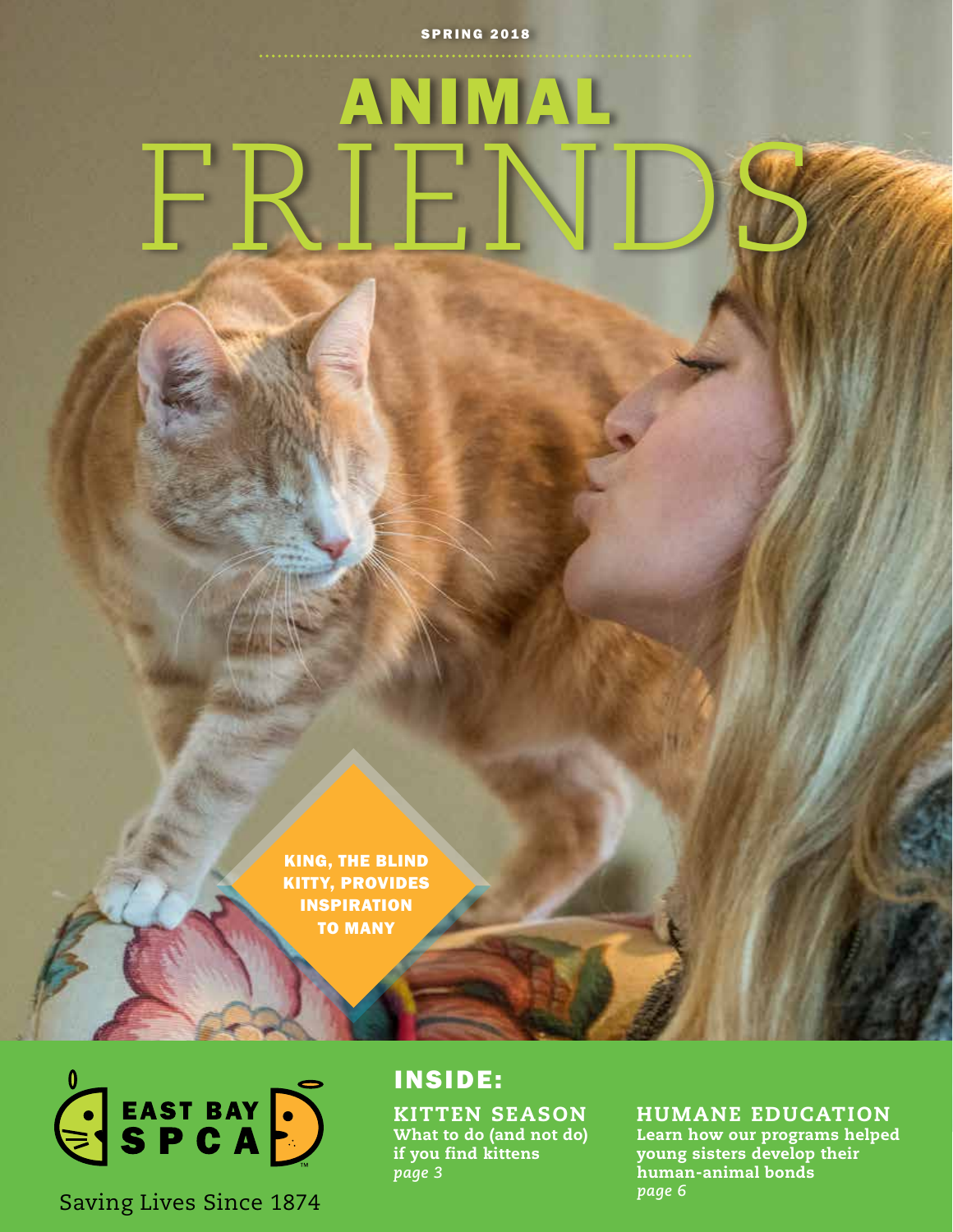

## MESSAGE FROM PRESIDENT AND CEO ALLISON LINDQUIST

THE EAST BAY SPCA HAS LONG BEEN AN ORGANIZATION ON THE FOREFRONT OF ANIMAL WELFARE,

a pioneer addressing ongoing community issues and stepping up to do the right thing. We are so much more than an animal shelter!

We know the human-animal bond is a strong one. Having a pet can immensely improve a person's life. The mental and physical benefits of pet ownership are profound. We celebrate this bond every day. We offer programs that strengthen and preserve these relationships.

For more than a year now, we have partnered with the Alameda County District Attorney's office and local domestic violence shelters to help ensure that people in danger—and their pets—get to safety. Many abusers manipulate their victims by using threats of violence against something the victims hold dear—their pets. Many victims of domestic abuse refuse to leave their abusive situation unless safety can be found for their pets as well. Our Humane Advocacy Program Manager works closely with the case workers and their clients to get pets to safety, so their people can be safe too. We care for these beloved family members until their person is in a safe, stable environment and ready to be reunited.

We also know the human-animal bond starts early. This year, we are piloting a new Tales for Tails program in our Humane Education Department, where young school children can practice their reading skills on the most appreciative, non-judgmental beings–our cats and dogs! We anticipate this new program is going to be a big success, so stay tuned.

In saving animals, we save each other.

We could not do this important work without you, the support of our generous donors, our volunteers and our dedicated staff.

Thank you.

Allison C. Lindquist

ALLISON C. LINDQUIST President and CEO East Bay SPCA



STAFF

"I have experienced a broad range of joyful and challenging moments working at the East Bay SPCA. The staff and volunteers manage sometimes difficult situations with such compassion and empathy... and that is great to be apart of!"

**BRIANNA GLANZMAN** Volunteer Services Manager



Brianna Glanzman recently became the new Volunteer Services Manager for the East Bay SPCA, but she is no stranger to volunteer services. She spent three years coordinating the volunteer program at St. Vincent de Paul of Alameda County in West Oakland, which provides direct services and hot meals to clients five days a week. She's also a proud graduate of the University of Wisconsin-Madison with a degree in Community and Environmental Sociology.

When she isn't working, she enjoys fostering a dog from the East Bay SPCA at her home in Oakland, along with playing in volleyball leagues, taking backpacking trips and crafting with friends. Some of her favorite flicks include *Legends of the Fall* and *She's the Man*.

Welcome, Brianna! We're so lucky to have you!

#### **BOARD OF DIRECTORS**

Stacey Wells *Board Chair*

Carolyn Belloni

Mark Cratsenburg

Lynne Dujmovich

Denise Garner

Jay Hernandez

Marilyn Leahy Sandi Wright

## **MANAGEMENT**

Allison Lindquist *President and CEO*

Tracie Cota *Vice President Veterinary Services*

Barbara Dryg *Vice President of Finance*

Kimberly Low *Vice President of Development*

Michele Setter *Vice President of Operations*

#### **LOCATIONS**

Oakland Adoption Center and Theodore B. Travers Family Veterinary Clinic 8323 Baldwin Street Oakland, CA 94621 510.569.0702

Oakland Spay & Neuter Surgery Center

410 Hegenberger Road Oakland, CA 94621 510.639.7387

Dublin Adoption Center and Spay & Neuter Surgery Center 4651 Gleason Drive Dublin, CA 94568 925.479.9670

#### **OUR MISSION**

**THE EAST BAY SPCA** is committed to the welfare of cats and dogs in the communities we serve. We strive to eliminate animal cruelty, neglect and overpopulation by providing programs and education that support people and companion animals.

#### **VISIT US ONLINE AT** eastbayspca.org

**FOLLOW US ON FACEBOOK @**eastbayspca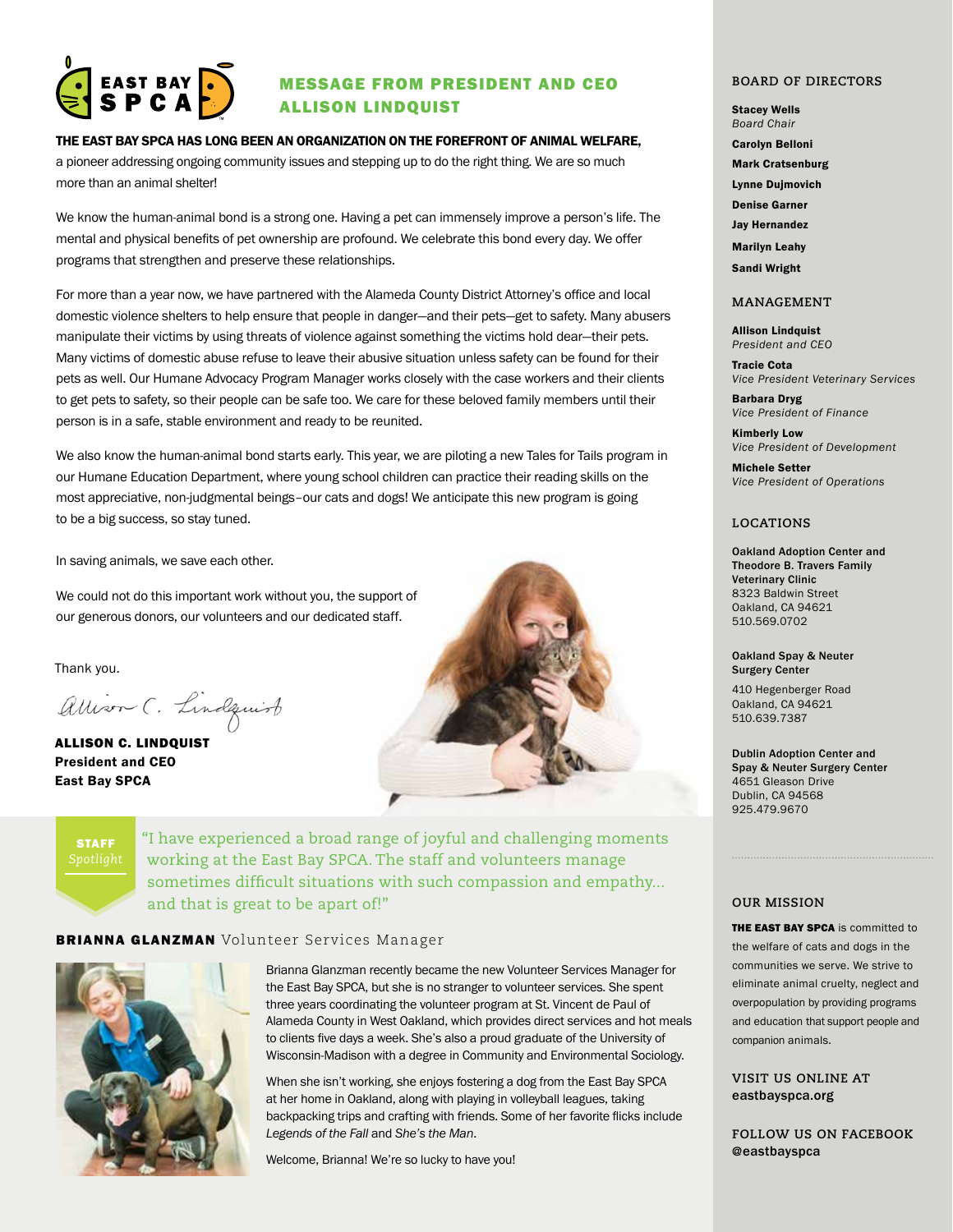# SIT, STAY HOME FUND KEEPING PETS AND PEOPLE TOGETHER

Scott, Joker's owner, was in tears when he brought him to us.

His best friend, a giant white pit bull named Joker, had been hit by a car. One of his back legs was completely shattered. This dog was more than Scott's best friend, he was his only family.

"When Joker came in, the customer care staff, vet assistants, technicians, and vets all jumped in to help with this unexpected case," said Raquel Bernaldo, East Bay SPCA's Manager of Humane Advocacy. "He had been suffering with a broken leg without any medical intervention for 24 hours."

Upon examination, East Bay SPCA veterinarians saw his bone was exposed along with his tendon and muscle. They knew his leg would need to be amputated.



*Medical support team member, Amber, with Joker*

Joker stayed in an East Bay SPCA's Travers Family Compassion and Care Center holding kennel awaiting surgery. Medical and shelter staff tended to him with a lot of hope in their hearts, along with plenty of toys, food, short walks and affection. Then, two hours later, his surgery by East Bay SPCA veterinarian Dr. Grijalva was deemed a big success!



*The day Joker was reunited with owner, Scott*

A few days after his surgery, Joker was up and walking around, now with three legs and the confidence of a champion. He was soon reunited with a very grateful Scott.

"His adoring owner visited him daily during his recovery, though the biggest reunion was when Joker was finally able to go home," Raquel said. "He wiggled his tail as much as he could and happily laid down to be petted."

Thanks to generous donor contributions, the East Bay SPCA can provide critical medical care and support to pets like Joker through the East Bay SPCA's Sit, Stay Home Fund. Thank you for allowing us to keep more people and their pets together.

If you would like to donate to the East Bay SPCA's Sit, Stay Home Fund to help save the lives of more local pets like Joker, you can give online at eastbayspca.org/stayhome.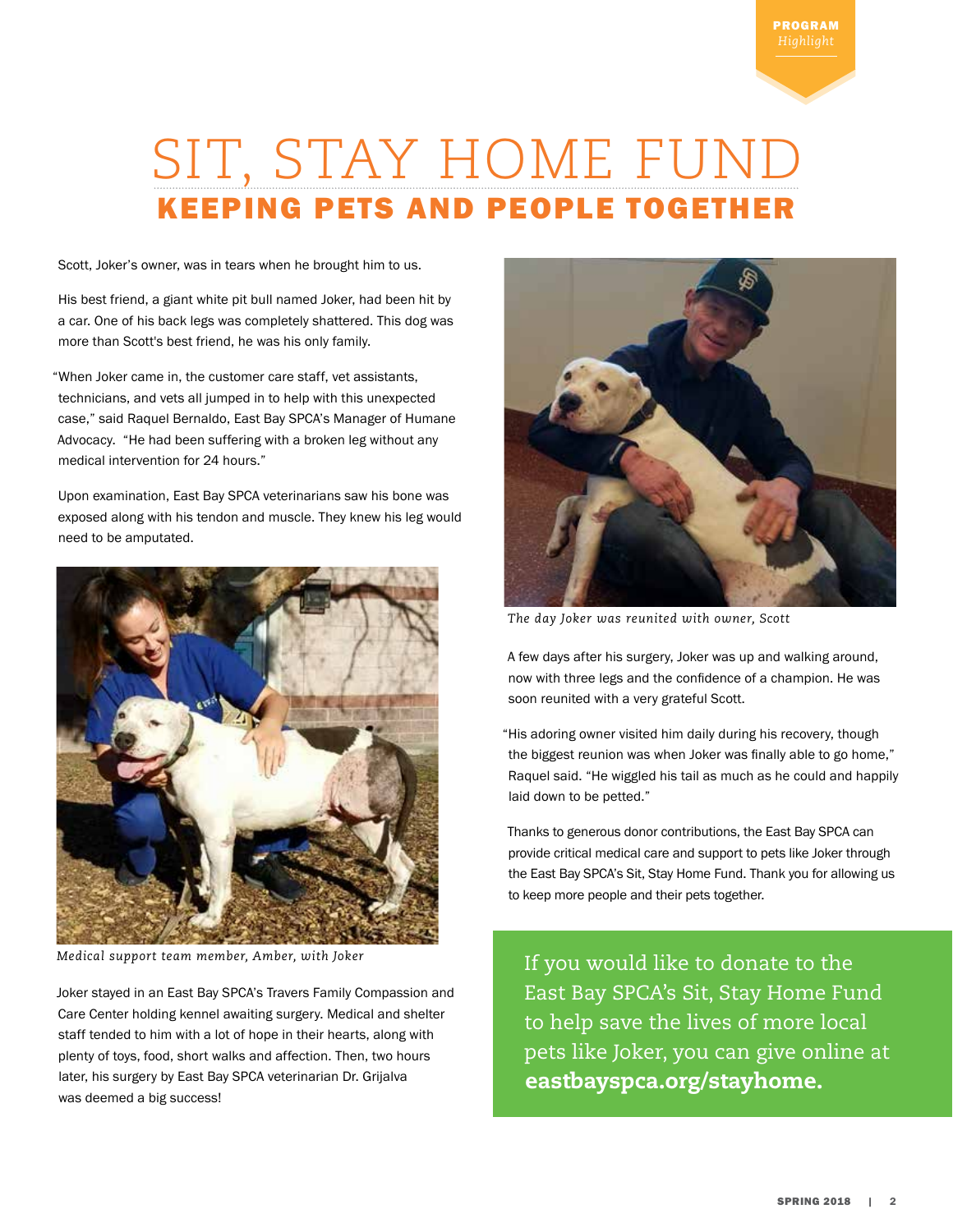# SPECIAL NEEDS KITTEN WINS OVER ADOPTER WITH FIRST PURR



*King loves his forever home*

A forever home is the ultimate destination for cats and dogs at the East Bay SPCA, but often it can be a long and challenging journey to get there. More than half of the pets that arrive at our adoption centers have medical and/or behavioral issues that require customized care and attention before they can be adopted. During kitten season, we treat an especially high volume of kittens who need special care.

One such kitten was Finley, a stray who was brought in last June with noticeable problems with his eyes. He was diagnosed with a congenital defect known as "upper eyelid agenesis," which prevents felines from blinking due to having incomplete eyelids. For his own health and safety, Finley required surgical removal of his eyes, leaving him blind. Fortunately, through the East Bay SPCA's foster program, Finley spent 25 days recovering in a warm, loving home until he was ready for adoption.

For adopter Sara Milz of San Ramon, it was love at first purr.

"I couldn't wait to get him home," she said. "He was just the sweetest and most cuddly cat I had ever met."

Sara re-named her new kitten "King" and discovered that through social media, he was a source of inspiration and encouragement for other owners of blind cats.

"A man whose cat just had its eyes removed for medical purposes was really anxious about how his pet would adjust and function,"

## How To Tell a Kitten's Age This Kitten Season



Under 1 week Kittens' eyes are shut, their ears are folded down, and they can't yet walk.



1-2 weeks Their little blue eyes start to open and focus. Their ears begin to unfold and they start to crawl, snuggle, and knead.



5-6 weeks When the kittens are eating solid food, they should be taken in and socialized.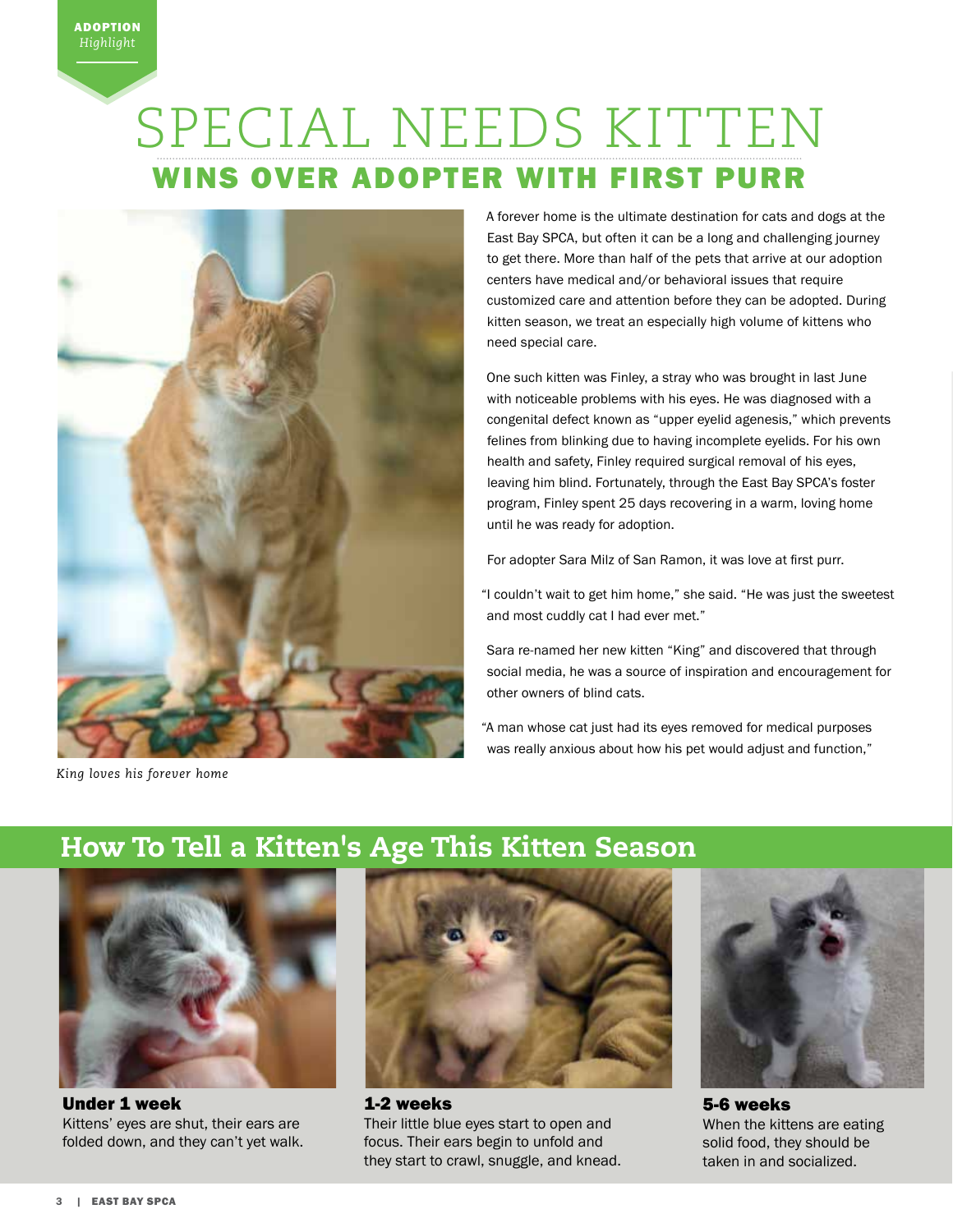Sara said. "Seeing King on Instagram has provided him and so many others with reassurance that even without their vision, cats are still filled with personality, intelligence and, most of all, love."

King currently has an Instagram following of more than 8,000 (and growing) at instagram.com/kingtheblindkitty.

In 2017, the East Bay SPCA placed 750 kittens into foster homes, a record-breaking 14 percent increase from the previous year.



*The day Sara met King*

You can save the lives of more pets in our community this kitten season by fostering a pet in need. Find out more at eastbayspca.org/foster.

# What to do (and not do!) if you find kittens

## WAIT... Leave them alone!

Keep an eye on them and see if a mother cat comes back for them. Mom cats often move their kittens and she may be in the process of moving them and on her way back to these seemingly abandoned kittens. It's best to leave kittens with mom until they're weaned unless they are in immediate danger.

## Mom is around?

If you see no visible health problems, go ahead and leave food out for the mom and continue to monitor her as she cares for her kittens until they are eating solid food and are 5-6 weeks old.



## No mom?



If there isn't a mother cat and the kittens are not yet eating solid food, they will need to be bottle-fed every 2-3 hours. It's important not to offer them cow's milk (this will make them sick). Buy Kitten Milk Replacement (KMR), a product

available from pet stores in liquid or dry form. Please contact your veterinarian or the East Bay SPCA Foster Department at 510-563-4632 for more information on bottle-feeding kittens.

## Can you foster?

Contact the East Bay SPCA at 510-569-0702 if you find kittens and need advice on caring for them. If you're able to care for them until they're approximately 8 weeks old and when they reach a minimum weight of 2 lbs, then the East Bay SPCA or another rescue group could possibly accept the kittens into an adoption program, spay or neuter them, and find homes for them.



## Not able to foster?

Because of the sheer number of kittens in shelters during kitten season, their best chance of survival is your ability to foster them. If caring for the kittens and socializing them until they're old enough for adoption isn't feasible, contact your local animal group. To see a listing of local animal groups, visit eastbayspca.org/local-animal-groups.



5-6 weeks Learn more about socializing kittens at eastbayspca.org/kittens.



8 weeks Kittens look like miniature adult cats!



12 weeks By week 12, kittens are fully weaned and ready for adoption, as long as they have been socialized to people and spayed or neutered.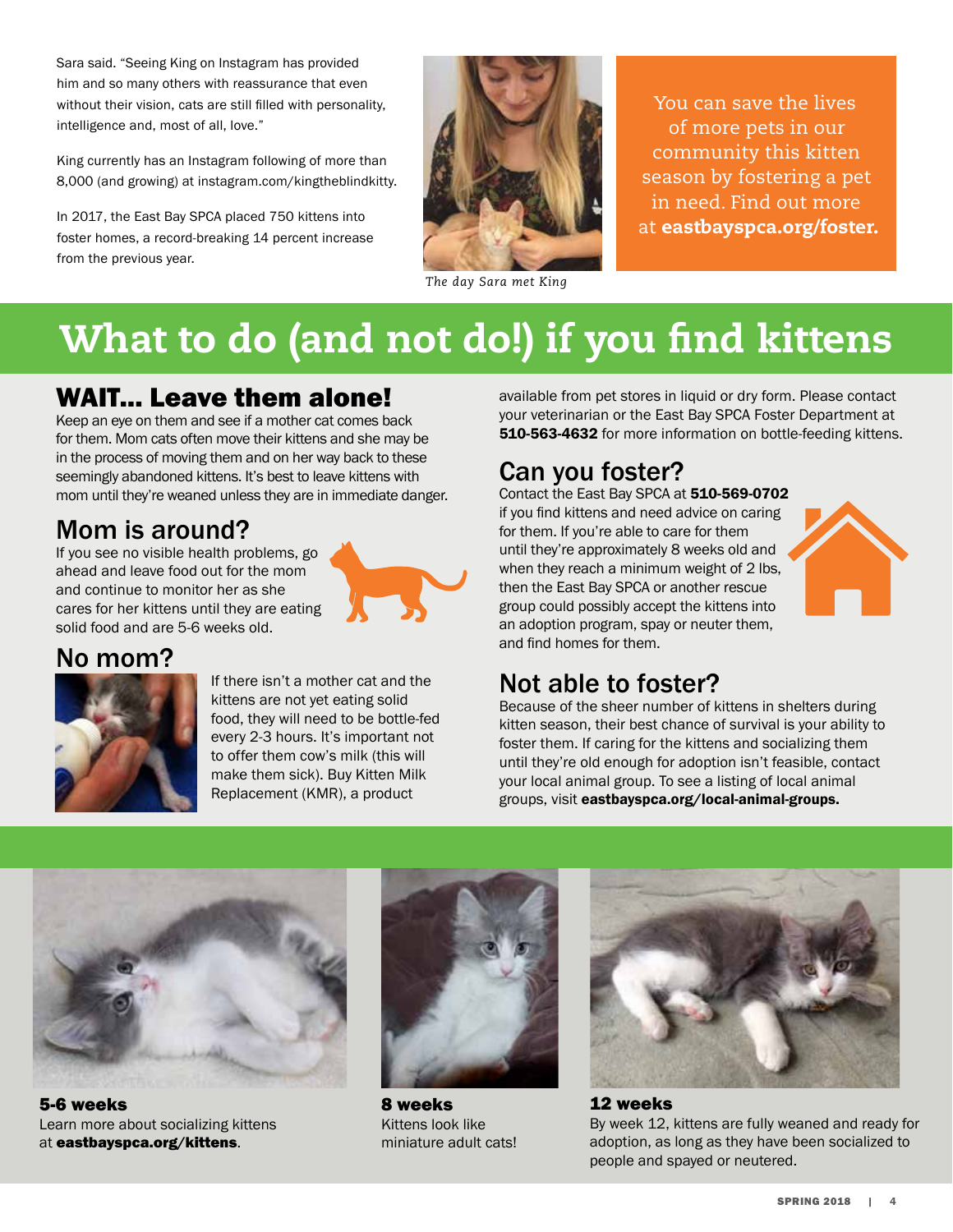# VETERINARY SERVICES HELPING LOCAL PEOPLE AND PETS

The East Bay SPCA's Theodore B. Travers Family Veterinary Clinic opened in August 2013, offering cutting-edge, yet affordable, services on the campus of the Oakland Adoption Center.



*Dr. Rochelle Morrissey*

In addition to serving as the only animal hospital in the neighborhood, the clinic is also home to six veterinarians, one of whom is Dr. Rochelle Morrissey, who has been with the organization since July 2014.

"I really enjoy working at East Bay SPCA for all of the different aspects of veterinary medicine I'm able to practice. Every day brings a new challenge," she says. "We can work with shelter animals, help lowincome clients through our full-service clinic and perform surgery at our low-cost spay and neuter clinic."

One of her favorite moments working at the organization was saving the life of Bentley, a one-year-old Maltese mix who was roaming the streets of Oakland and had been attacked by another dog. Bentley came in with deep bite wounds and was embedded with foxtails.

"We did a couple of surgeries on him and the wounds healed up beautifully after a couple of weeks," she says. "He blossomed while he was here and was quickly adopted by a great family after some TLC by our staff."

When Dr. Morrissey isn't performing lifesaving surgeries on pets and helping clients, she can be seen at an Oakland A's game, playing softball or attending Justin Timberlake concerts. And, she's also a busy mom to her two kids!

"My four-year-old daughter loves to visit the East Bay SPCA," she says. "Her favorite game to play at home is to pretend to be a kitty getting adopted."



*Bentley with new best pal, Kylie* 

## HAPPY TAILS UPDATE

**"We are sooooo in love with Bentley! Thanks for taking him in and nursing him back to health. So glad we were fortunate to find him and make him part of our family.**

**He is awesome with kids. He goes to drop off and pick up everyday at my daughter's school. He has quite the fan club!"** 

**-** *Bentley's adopter Kimberly*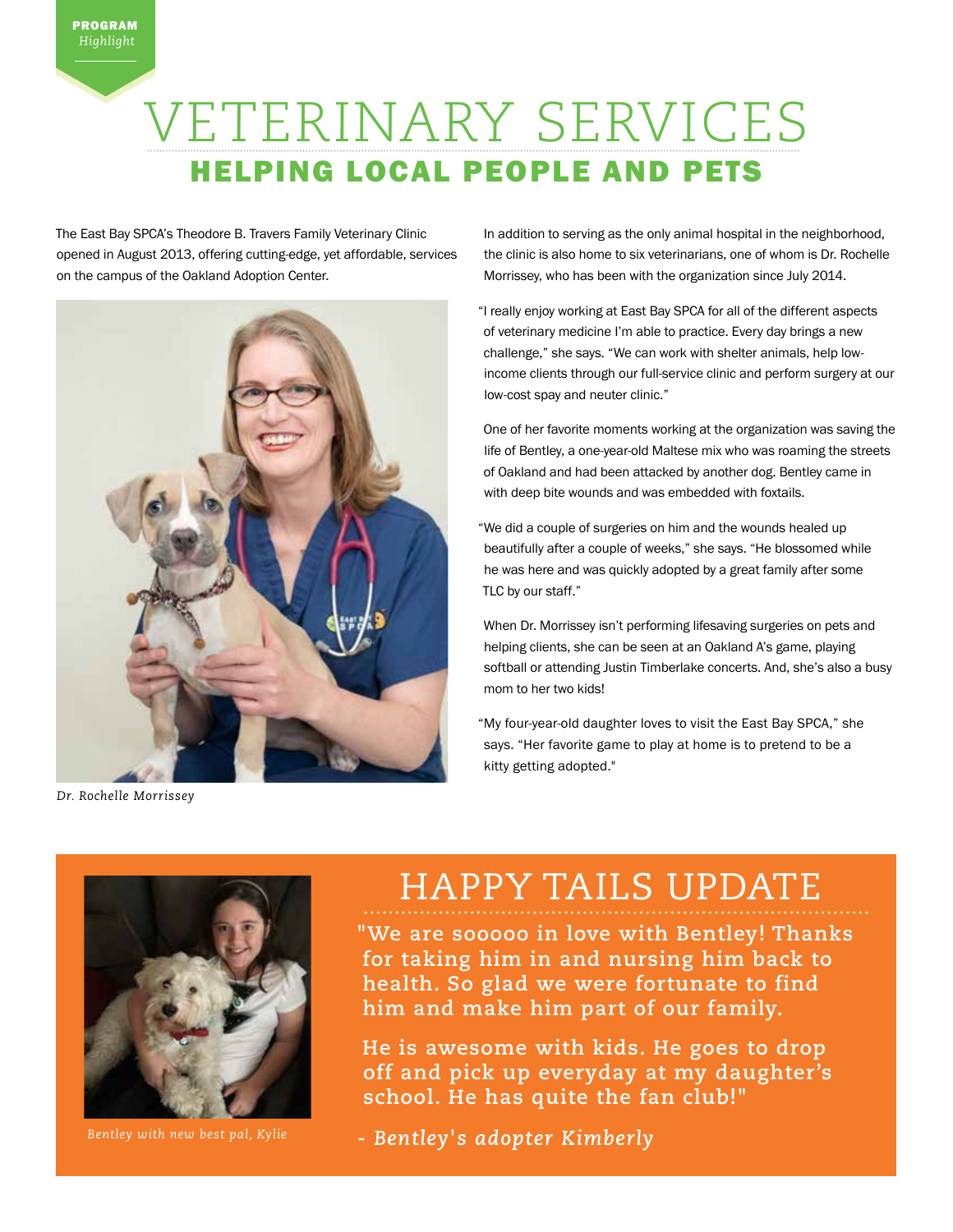# HUMANE EDUCATION CREATING A KINDER, MORE HUMANE COMMUNITY



*Elana Stone with birthday guests meeting pets at the East Bay SPCA*

The human-animal bond starts young, and for East Bay sisters Margaret and Elana Stone, ages nine and five, spending time at the East Bay SPCA has accelerated that process.

The pair have enjoyed a number of programs offered through the Humane Education Department at the East Bay SPCA's Oakland facility, including seasonal camps, a new program called Tales for Tails—where school children come to the East Bay SPCA and read to our cats and dogs—and, of course, birthday parties!

"We love having birthday parties at the East Bay SPCA because we get to pet cats and dogs," Elana said. "Plus, the birthday kid gets to have the biggest animal!"

While the sisters love taking care of their rescue cats at home, participating in camps at the East Bay SPCA helps them learn humane values and a better understanding of pets' needs.



*Sisters, Margaret and Elana, with craft projects from Animal Camp* 

"I learned about cat body language and dog body language by going to camp," Margaret said.

PROGRAM *Highlight*

East Bay SPCA's Humane Education Manager, Tory Davis, has enjoyed helping the girls with their development.

"It has been wonderful to see Margaret and Elana's passion for animals grow with each new program that they have participated in," she said. "Their willingness to share their new knowledge with friends and classmates has been exciting to watch along the way."

Margaret and Elana's mom, Laila, agrees, and says she loves watching her girls deepen their compassion for animals and people, too.

"What they picked up from the East Bay SPCA are ways that make love tangible—providing a home, medical care and food to animals and helping the animals get past obstacles to make them adoptable," Laila said. "And I've heard Elana take it a step further to talk about why human children should also be adopted, so they have a home."

Donor support helps the East Bay SPCA's Humane Education Department serve more than 8,000 kids like Margaret and Elana in the East Bay each year, teaching them empathy for all living things and creating a kinder, more humane community.



*Birthday party guests learn to appreciate the bond between animals and humans.* 

If you are interested in signing your child up for one of our many Humane Education programs, visit eastbayspca.org/education.